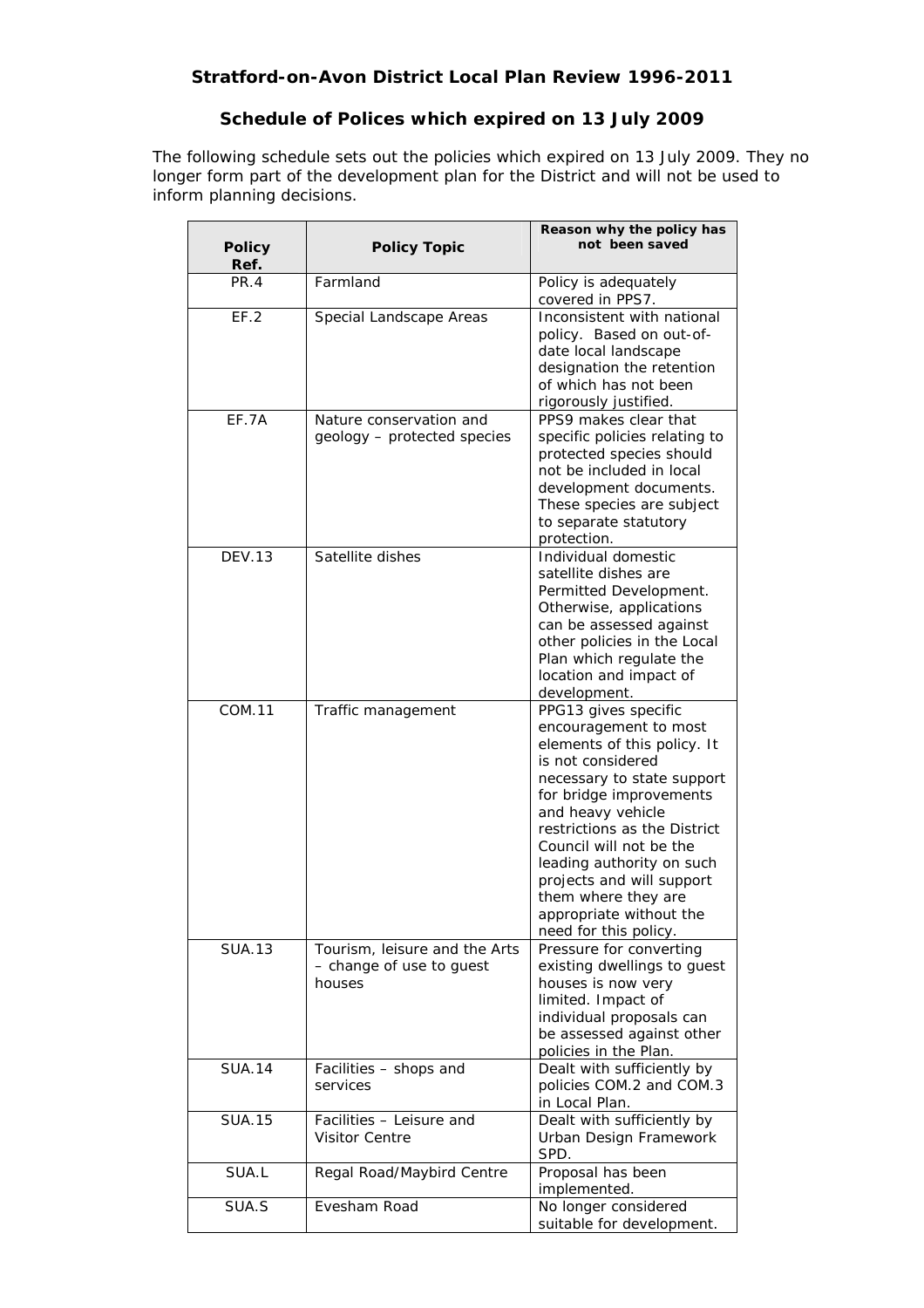| <b>Policy</b> | <b>Policy Topic</b>                                                           | Reason why the policy has<br>not been saved                                                                                                                                                                                                                                                                                                                                                              |
|---------------|-------------------------------------------------------------------------------|----------------------------------------------------------------------------------------------------------------------------------------------------------------------------------------------------------------------------------------------------------------------------------------------------------------------------------------------------------------------------------------------------------|
| Ref.<br>MRC.3 | Environmental enhancement                                                     | This policy could be<br>relevant to the Market<br><b>Towns and Better</b><br>Welcome Initiatives which<br>are being supported by<br>the District Council in 3<br>rural centres, and to<br>support for Parish Plans.<br>However such schemes<br>would be supported by<br>national policy and by<br>other policies throughout<br>the Local Plan without the<br>need for this policy.                       |
| MRC.4         | Community facilities                                                          | The principle of retention<br>of existing shops and<br>services is covered by<br>COM.2 and COM.3, and<br>the criteria tests of COM.2<br>cover the same issues<br>raised by MRC.4. PPS6<br>shows that provision of<br>community facilities and<br>leisure is a role for town<br>centres and rural centres.<br>The framework for<br>requiring developer<br>contributions is given<br>through Policy IMP.4. |
| BID.AB        | Dugdale Avenue - public<br>open space                                         | Allocation has now been<br>implemented by Parish<br>Council.                                                                                                                                                                                                                                                                                                                                             |
| ALC.B         | <b>Bleachfield Street</b>                                                     | Proposal has been<br>implemented.                                                                                                                                                                                                                                                                                                                                                                        |
| BID.C         | Marleigh House, Waterloo<br>Road                                              | Proposal has been<br>implemented.                                                                                                                                                                                                                                                                                                                                                                        |
| HEN.D         | <b>High Street</b>                                                            | Proposal has been<br>implemented.                                                                                                                                                                                                                                                                                                                                                                        |
| KIN.B         | King John's Road                                                              | Unlikely to come forward<br>due to ownership<br>constraints.                                                                                                                                                                                                                                                                                                                                             |
| CTY.6         | Rural workers' dwellings                                                      | Adequately covered by<br>Annex A of PPS7.                                                                                                                                                                                                                                                                                                                                                                |
| CTY.11        | Rural recreation - footpaths,<br>bridleways, cycle routes and<br>quiet lanes. | Issues are covered by<br>Warwickshire County<br>Council's Countryside<br>Access and Rights of Way<br>Improvement Plan 2006-<br>2016 and in the Cycling &<br>Walking Strategies of the<br>Local Transport Plan 2006-<br>2011.                                                                                                                                                                             |
| CTY.A         | Recreational footpaths -<br>Alcester area                                     | Not included in<br>Warwickshire County<br>Council's proposals listed<br>in above documents.                                                                                                                                                                                                                                                                                                              |
| CTY.B         | Recreational footpath -<br>Welford to Bidford                                 | Not included in<br>Warwickshire County<br>Council's proposals listed<br>in above documents.                                                                                                                                                                                                                                                                                                              |
| CTY.C         | Recreational footpath -<br>Welford to Barton                                  | Not included in<br>Warwickshire County<br>Council's proposals listed<br>in above documents.                                                                                                                                                                                                                                                                                                              |